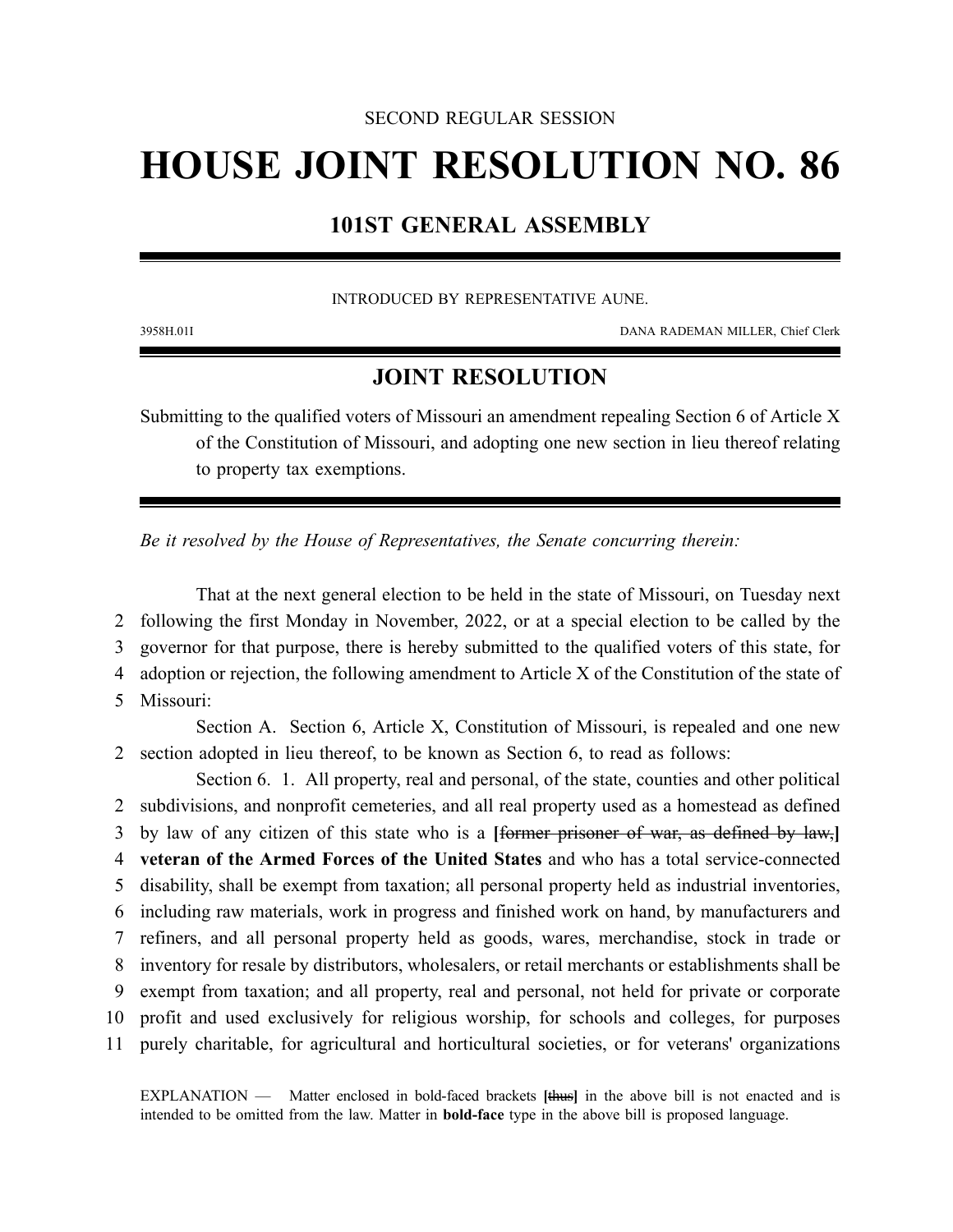#### HJR 86 2

 may be exempted from taxation by general law. In addition to the above, household goods, furniture, wearing apparel and articles of personal use and adornment owned and used by a person in his home or dwelling place may be exempt from taxation by general law but any such law may provide for approximate restitution to the respective political subdivisions of revenues lost by reason of the exemption. All laws exempting from taxation property other than the property enumerated in this article, shall be void. The provisions of this section exempting certain personal property of manufacturers, refiners, distributors, wholesalers, and retail merchants and establishments from taxation shall become effective, unless otherwise provided by law, in each county on January 1 of the year in which that county completes its first general reassessment as defined by law.

 2. All revenues lost because of the exemption of certain personal property of manufacturers, refiners, distributors, wholesalers, and retail merchants and establishments shall be replaced to each taxing authority within a county from a countywide tax hereby imposed on all property in subclass 3 of class 1 in each county. For the year in which the exemption becomes effective, the county clerk shall calculate the total revenue lost by all taxing authorities in the county and extend upon all property in subclass 3 of class 1 within the county, a tax at the rate necessary to produce that amount. The rate of tax levied in each county according to this subsection shall not be increased above the rate first imposed and will stand levied at that rate unless later reduced according to the provisions of subsection 3. The county collector shall disburse the proceeds according to the revenue lost by each taxing authority because of the exemption of such property in that county. Restitution of the revenues lost by any taxing district contained in more than one county shall be from the several counties according to the revenue lost because of the exemption of property in each county. Each year after the first year the replacement tax is imposed, the amount distributed to each taxing authority in a county shall be increased or decreased by an amount equal to the amount resulting from the change in that district's total assessed value of property in subclass 3 of class 1 at the countywide replacement tax rate. In order to implement the provisions of this subsection, the limits set in section 11(b) of this article may be exceeded, without voter approval, if necessary to allow each county listed in section 11(b) to comply with this subsection.

 3. Any increase in the tax rate imposed pursuant to subsection 2 of this section shall be decreased if such decrease is approved by a majority of the voters of the county voting on such decrease. A decrease in the increased tax rate imposed under subsection 2 of this section may be submitted to the voters of a county by the governing body thereof upon its own order, ordinance, or resolution and shall be submitted upon the petition of at least eight percent of the qualified voters who voted in the immediately preceding gubernatorial election.